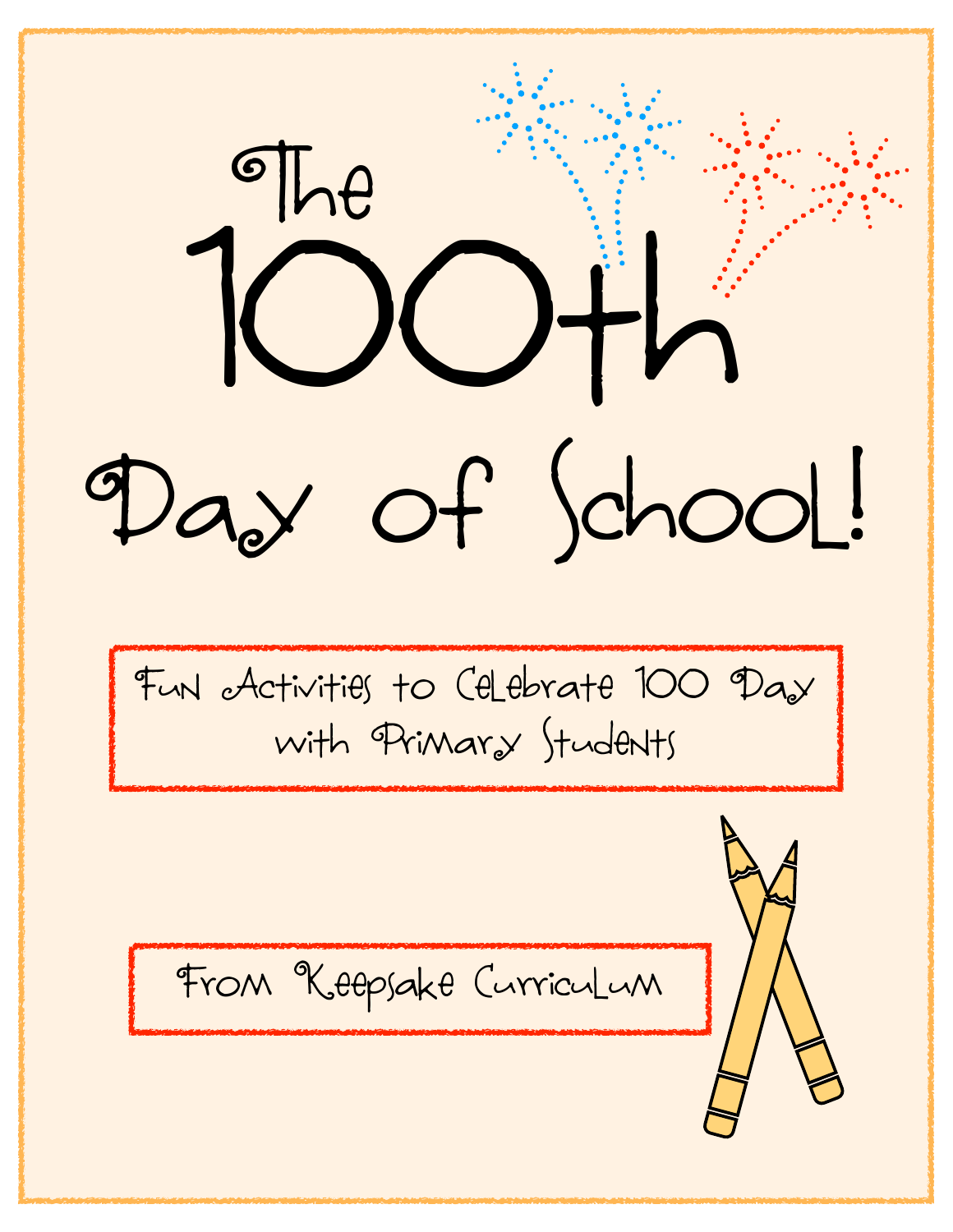## 100 Day

Do you keep track of the days of school? For the primary grades, a really fun thing to celebrate is when they hit their 100th day of school, fun, and learning! Here are a few fun things you can do with them:

**100 Day Tie:** Celebrate the big day in style: color, cut, and attach this paper tie and wear it the whole day. Such an important day calls for important clothing!

**The Book of 100:** A fill in the blank book about different scenarios involving 100 things. Let imaginations soar…and draw some fun pictures too!

**100 Day Mystery Picture:** Color in numbers of a 100 chart to reveal a mystery picture.

#### **Other fun ideas:**

- Take IOO steps outside or through the house and see how far you can go!
- Count to 100: squat like a frog and count; every time you get to a number ending in zero, jump in the air and go back down.
- 100 Day Snack: gather 5 different snacks (ie, Goldfish, pretzels, M&Ms, mini marshmallows, Teddy Grahams); have your child count out 20 of each into a bag so that their snack bag has, you guessed it, 100 pieces of food!
- 100 Day Chain: cut 20 strips of paper in 5 colors (total of 100 strips) and glue them together with your child into a chain of IOO colorful links!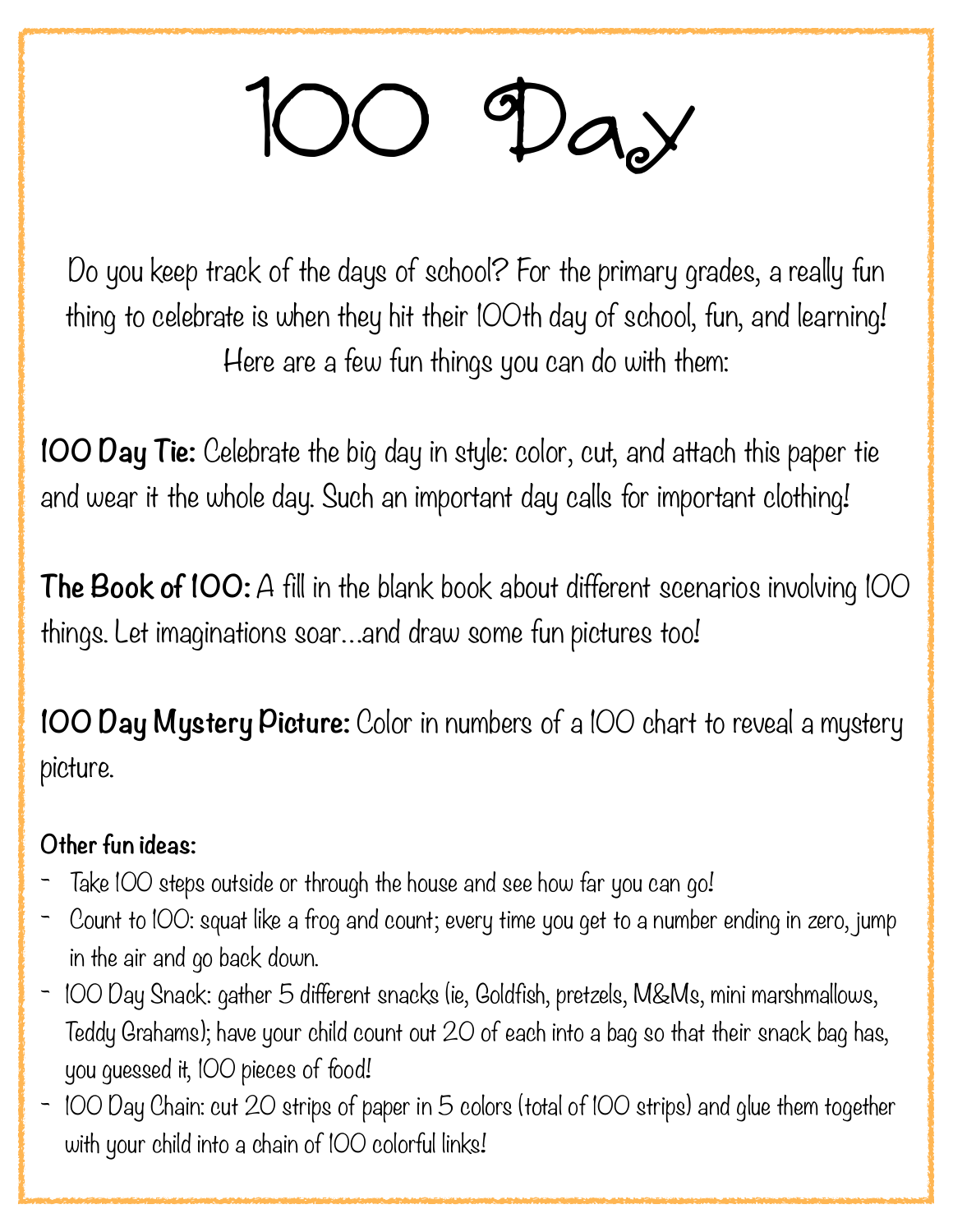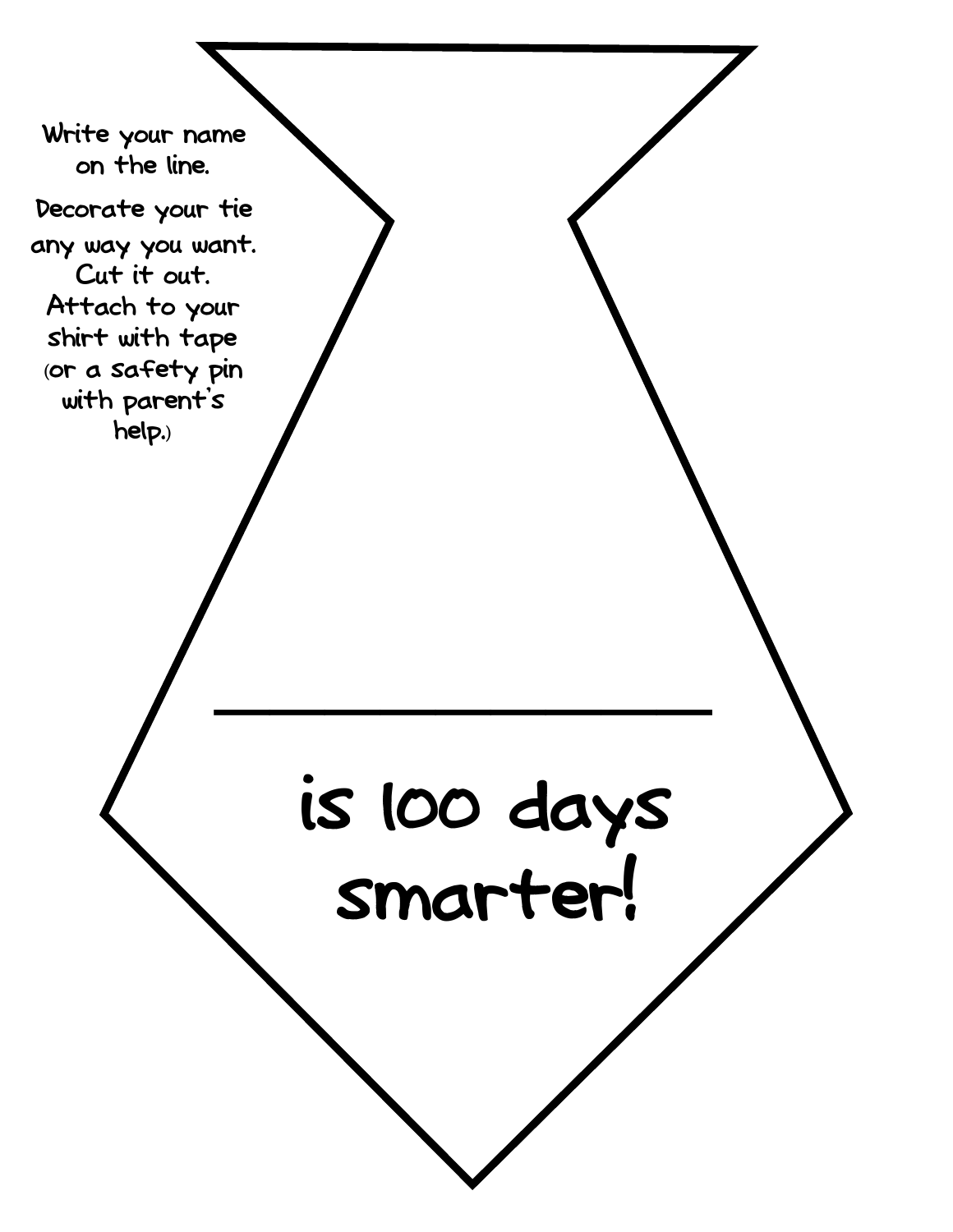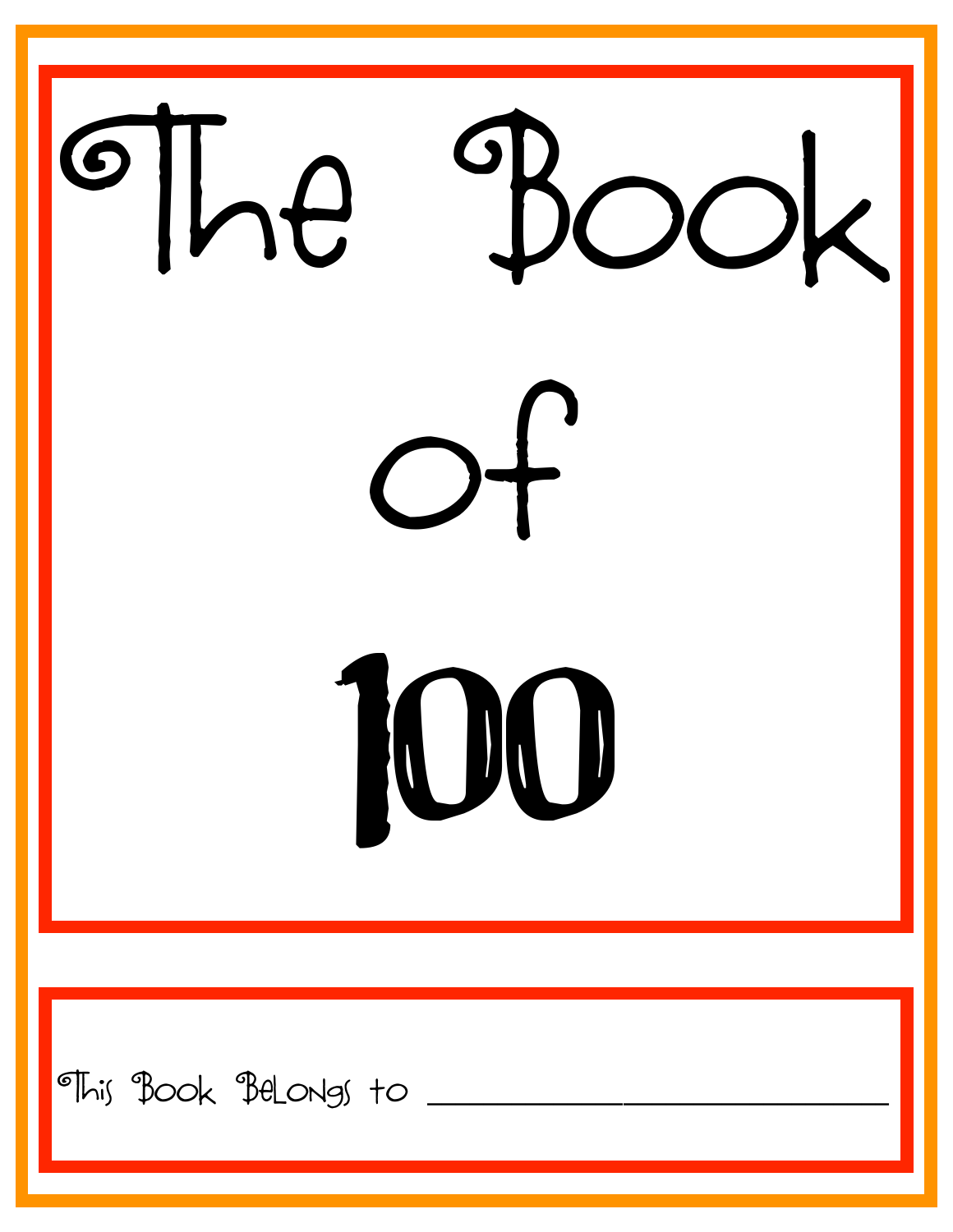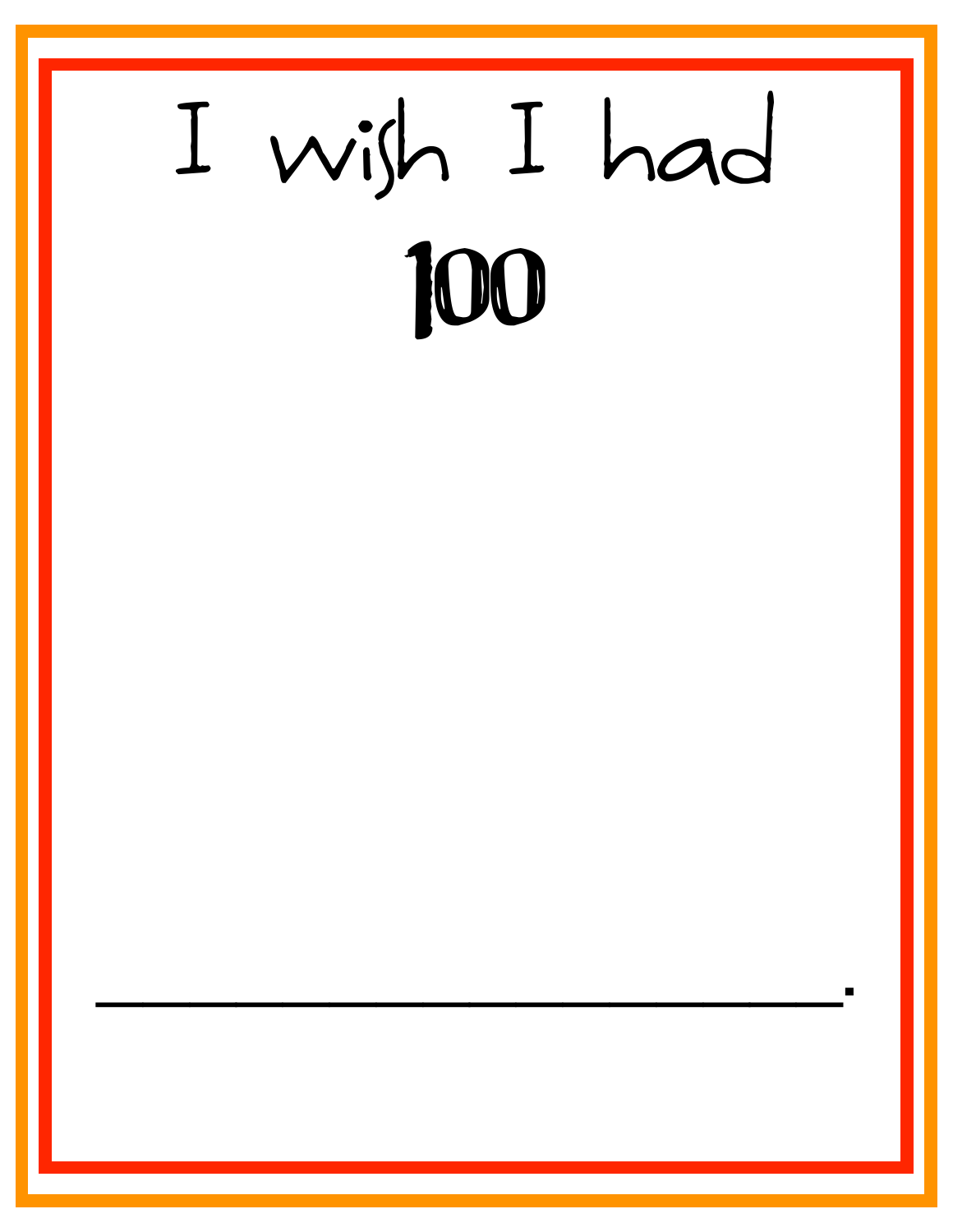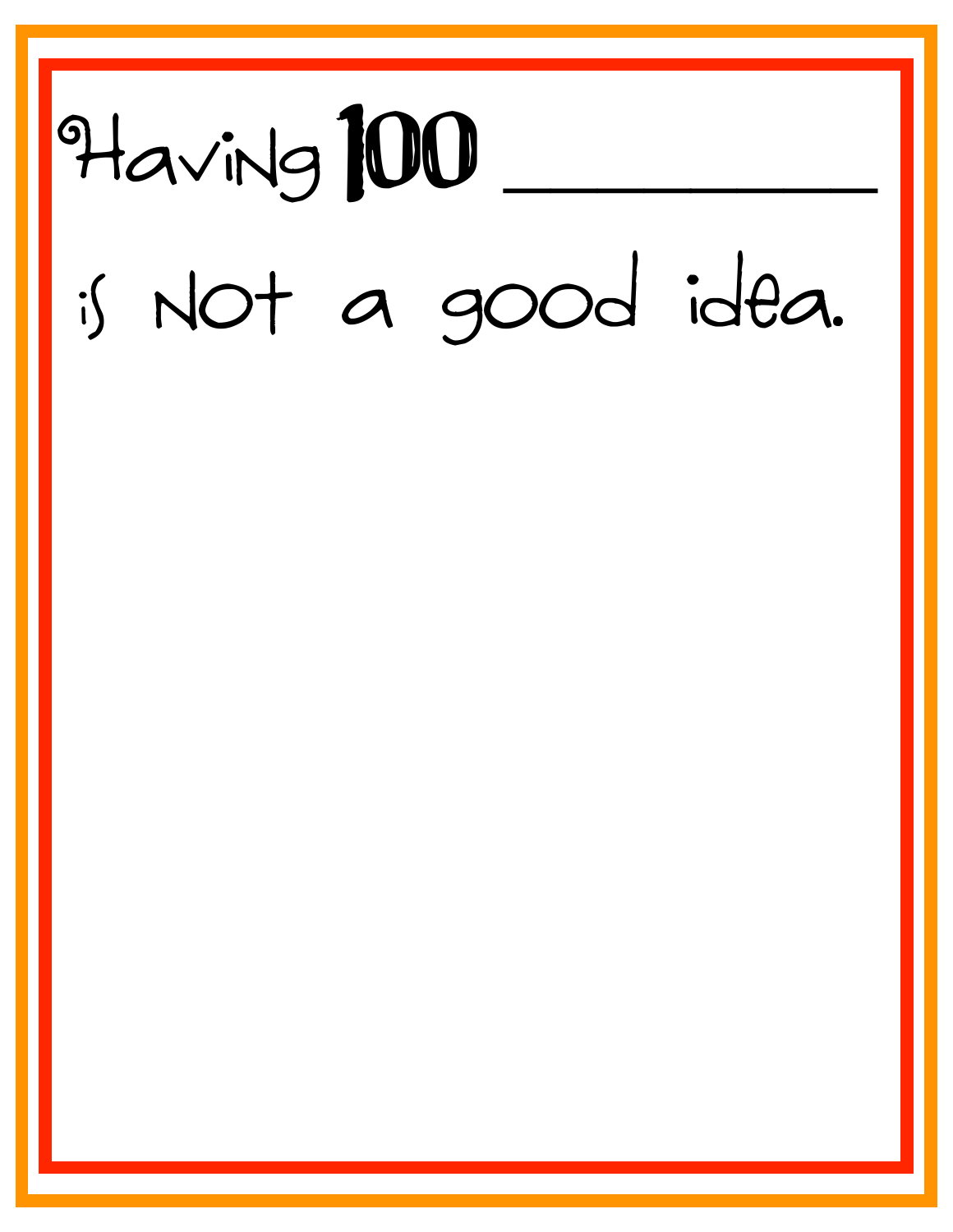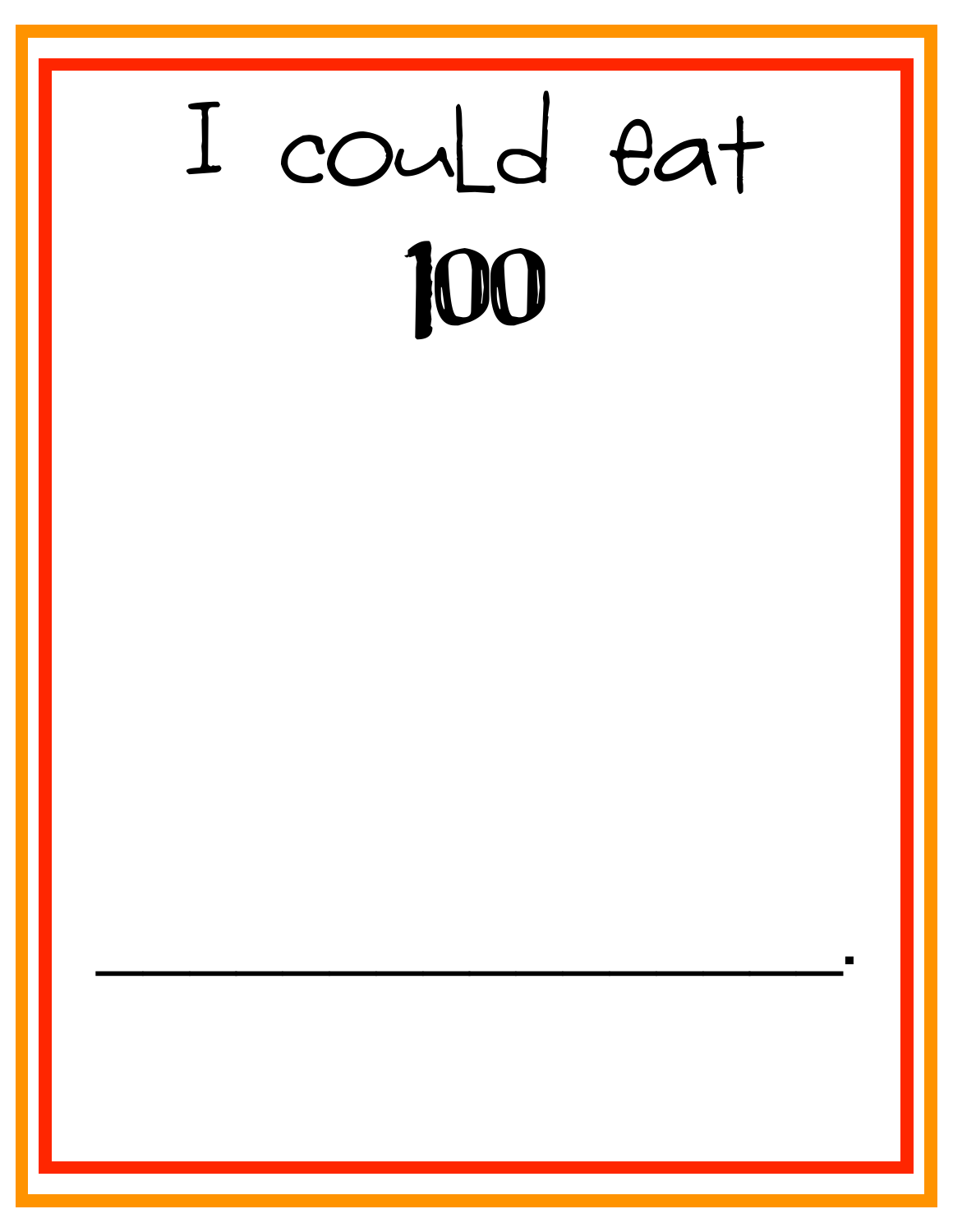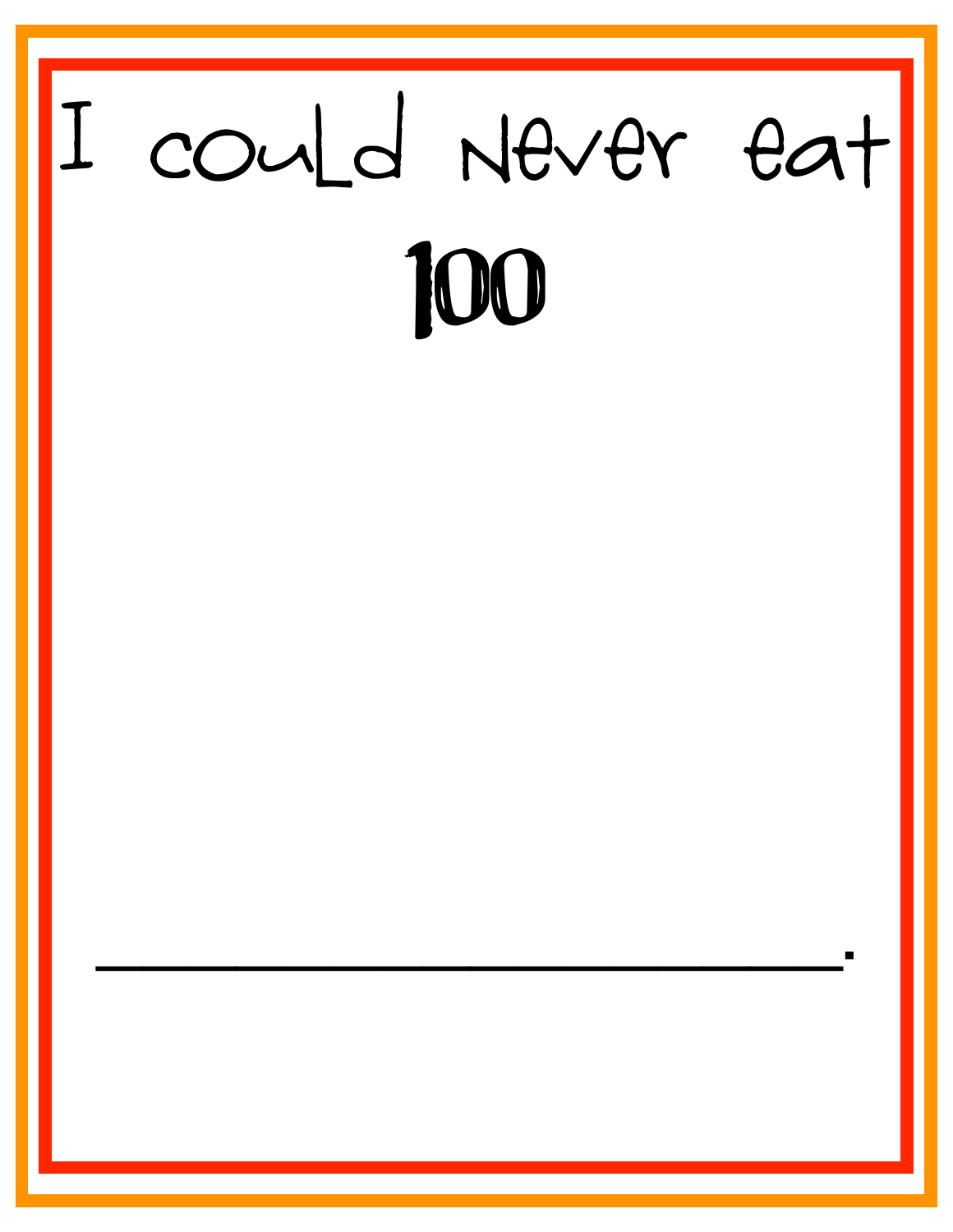# It I had  $100$ dollars I would

\_\_\_\_\_\_\_\_\_\_\_\_\_\_\_\_.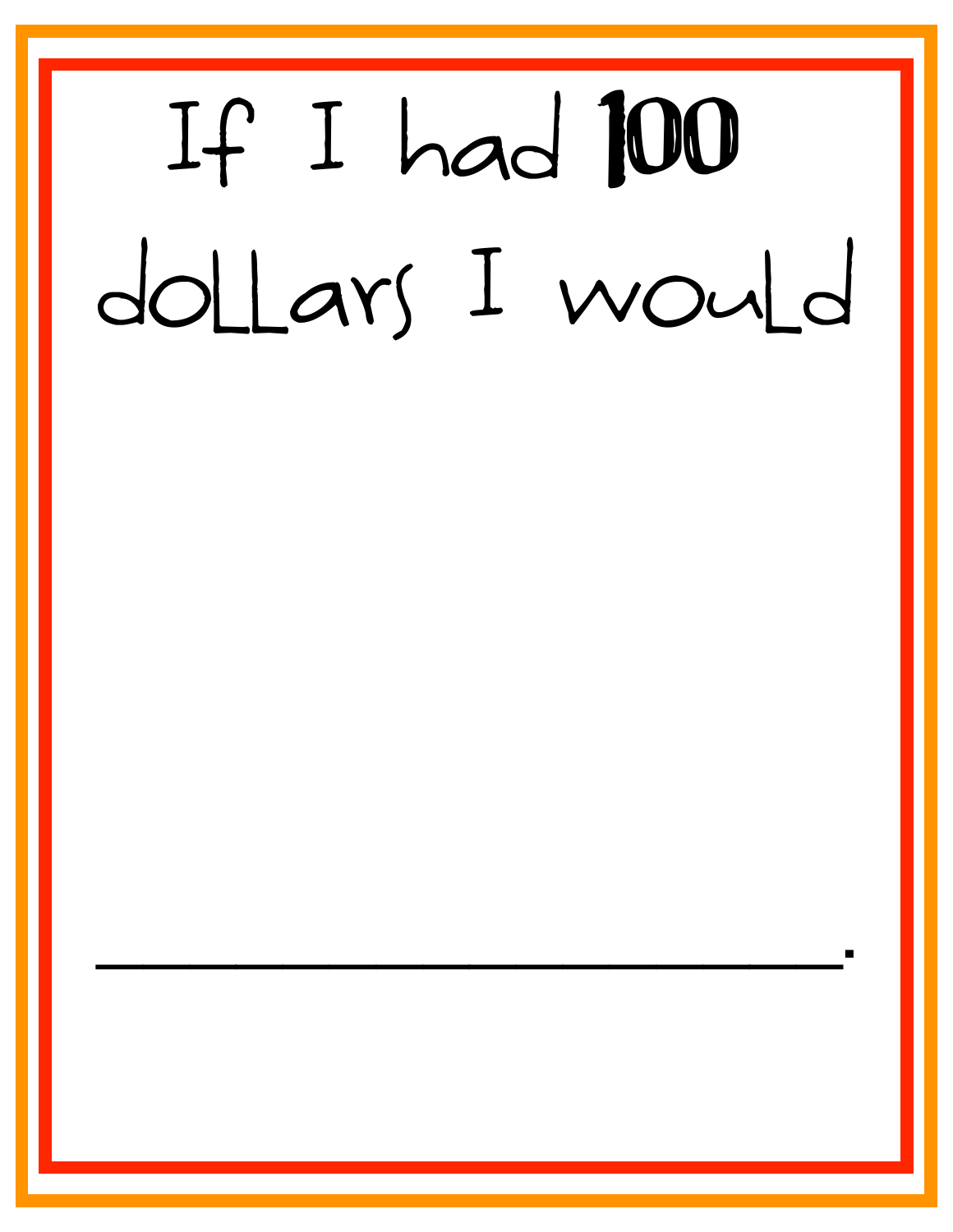### IN JOO Vears ILL look like this: 100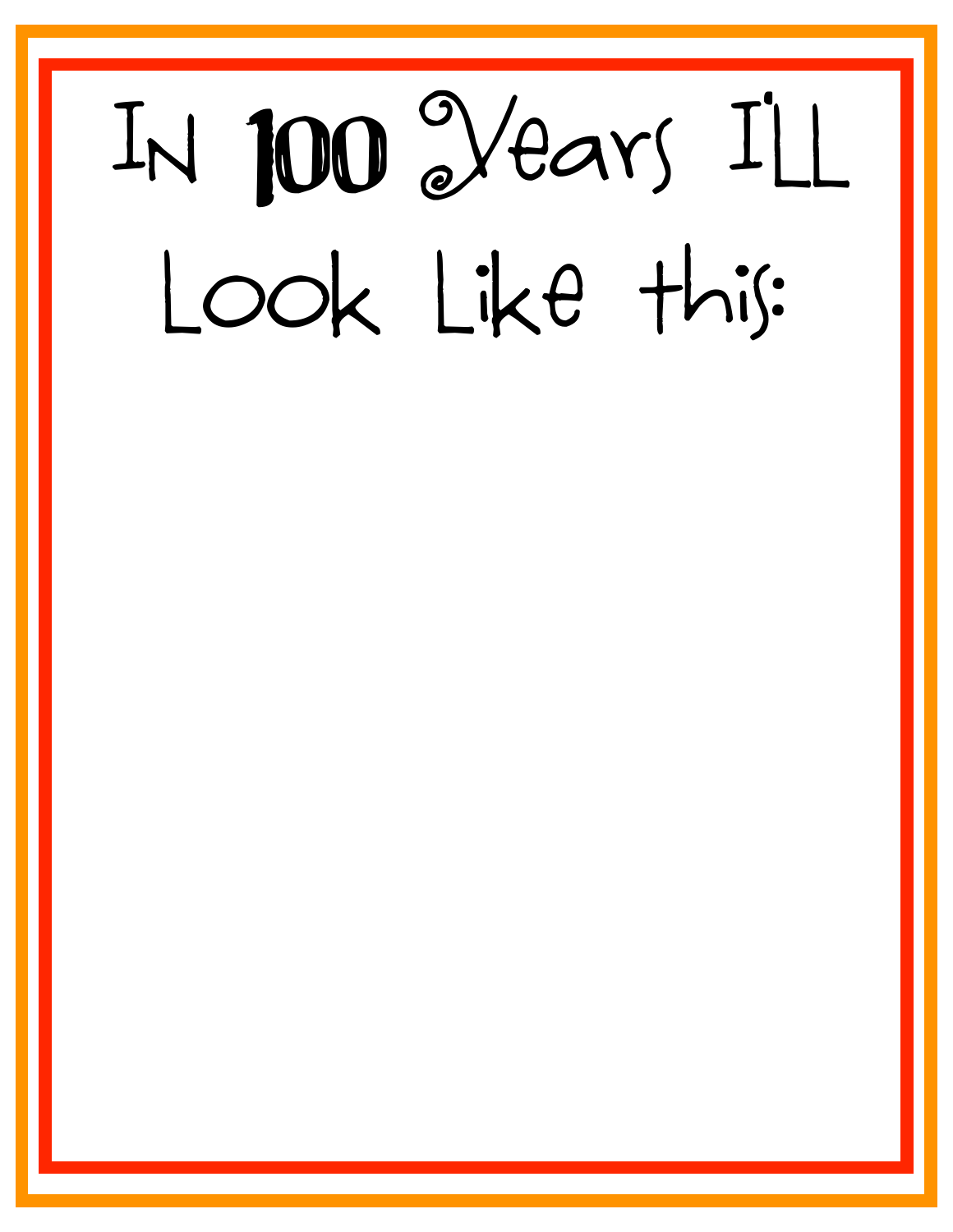### **One Hundred Day Mystery Picture**

Name\_\_\_\_\_\_\_\_\_\_\_\_\_\_\_\_\_\_\_\_\_\_\_\_\_\_\_\_\_\_\_\_\_\_\_

Color the numbers as instructed to reveal the mystery picture.

|  |  | 1 2 3 4 5 6 7 8 9 10          |  |                                |
|--|--|-------------------------------|--|--------------------------------|
|  |  | 11 12 13 14 15 16 17 18 19 20 |  |                                |
|  |  | 21 22 23 24 25 26 27 28 29 30 |  |                                |
|  |  | 31 32 33 34 35 36 37 38 39 40 |  |                                |
|  |  | 41 42 43 44 45 46 47 48 49 50 |  |                                |
|  |  | 51 52 53 54 55 56 57 58 59 60 |  |                                |
|  |  | 61 62 63 64 65 66 67 68 69 70 |  |                                |
|  |  | 71 72 73 74 75 76 77 78 79 80 |  |                                |
|  |  | 81828384858687888990          |  |                                |
|  |  |                               |  | 91 92 93 94 95 96 97 98 99 100 |